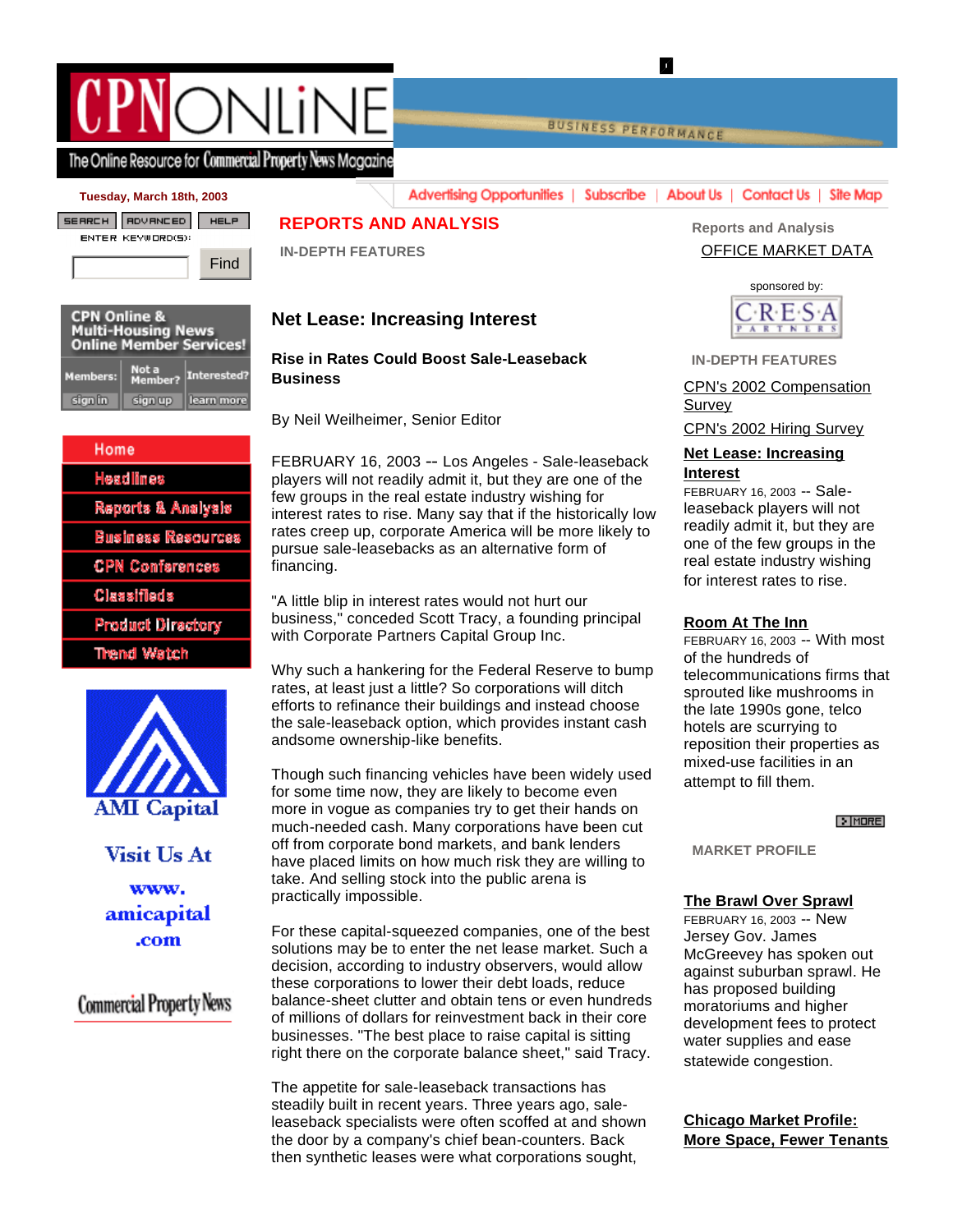

- Commercial Property News
- Corporate Real Estate **Strategies**
- **Subscribe**

| <b>VNU Real Estate</b><br>& Design Network |  |  |
|--------------------------------------------|--|--|
| Architecture                               |  |  |
| Architectural Lighting                     |  |  |
| Contract                                   |  |  |
| Commercial Property News                   |  |  |
| CRES                                       |  |  |
| Facilities Design & Management             |  |  |
| Hospitality Design                         |  |  |
| Kitchen & Bath Business                    |  |  |
| Multi-Housing News                         |  |  |

and CFOs were drawn to bankers who promised they could easily raise equity using this method. In addition, many financial executives preferred to own their assets because it gave them a greater sense of control of the company's long-term destiny.

But the perception of sale-leasebacks has changed, and making the pitch for such deals has gotten much easier. "It's no longer such a hard sell," said Howard Sands, a founding principal at Corporate Partners Capital Group. "The corporation has a need for capital and to put the capital to better use. Typically, owning real estate is not a productive use of the corporation's capital. Wall Street supports that view. They want real estate off the books."

Likewise, more and more CFOs are becoming hooked on the benefits of sale-leasebacks. Such treatments do not carry the same refinancing risk as synthetic leases, which are typically shorter in term, prone to interest rate changes and carry large balloon payments at the end of the loan term.

"In sale-leaseback deals, however, you're matching a long-term asset with a long-term liability," said Sean Sovak, chief acquisition officer at W.P. Carey & Co.

So why was sale-leaseback volume flat in 2002 compared to prior years? For one thing, corporations were waiting to see if a pending review of specialpurpose entities by the Financial Accounting Standards Board, the organization that establishes private sector accounting standards, would impact sale-leasebacks as well.

The corporate scandals that occurred over the past 15 months caused FASB to revamp its criteria for determining when companies must bring SPEs onto corporate balance sheets—something they were able to sidestep with synthetic leases. In January, FASB issued revised guidelines for dealing with SPEs (see story on page 10).

Other factors causing the slowed sale-leaseback activity last year were the low interest rates and lack of available product.

But nearly all players expect some increase in saleleaseback activity this year.

"Corporations have to make some decisions with respect to their balance sheets," said Cushman & Wakefield Inc. senior managing director Michael Rotchford.

"The volume should start picking up toward the end of the second quarter and into the third and fourth," predicted Stephen Olsen, managing director of the global net lease partners fund at CB Richard Ellis Investors L.L.C. "It should continue to build because the pricing is so attractive to companies. As the economy starts to turn, there is a major liquidity issue for most of these companies. Sale-leasebacks are a very smart

FEBRUARY 01, 2003 -- The Downtown Chicago office market took a big hit in the fourth quarter of 2002. While the exact absorption figures differ from one research report to another, the reports share one common characteristic: extremely negative numbers.

 $\triangleright$  MORE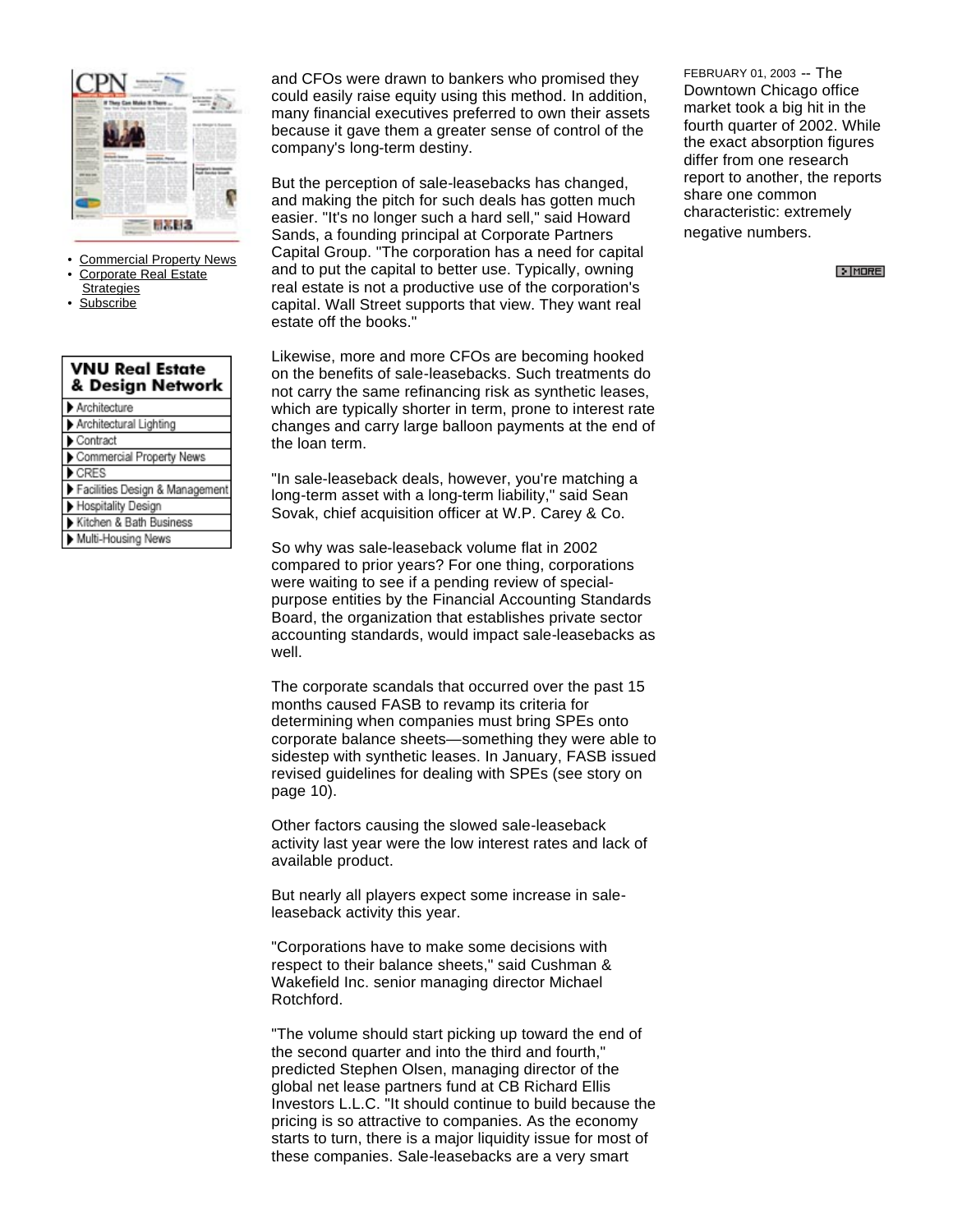solution to a capital-constrained company looking at an expanding economy."

In addition, public opinion and regulators are demanding that companies have clean, simple balance sheets. Investors have shown distaste for companies that use sophisticated financing structures.

On top of that, investors are willing to sink more money into real estate. "There is a large number of shareholder equity that has left the (stock) market. That money has to go somewhere," said Bruce MacDonald, president of Net Lease Capital Advisors Inc. Buyers are willing to pay higher prices today for real estate services, he continued. "That would indicate there should be more sale-leasebacks."

In the 1990s, companies wanted to invest in their businesses—or even acquire a competitor. As a result, they borrowed heavily from banks. And now that their loans are coming due—and with the economy readying for another expansion, as many believe will happen soon—companies will need to be liquid.

"Companies are under pressure to redeem debt, not issue new debt," said Olsen.

#### Credit Consciousness

In an environment where companies such as Arthur Andersen, Enron and WorldCom can have solid credit ratings one day and be struggling—or even bankrupt the next, net lease players are placing greater emphasis on how they evaluate deals.

"We've always underwritten the underlying credit of the tenant and the real estate itself. We'll continue to do that," said Sands.

Some are even looking beyond corporate credit. "It's not just a balance sheet concern anymore but a perception of the industry the tenants are in," said Stan Johnson, CEO of Stan Johnson Co.

With so many afraid of getting burned, where do the net lease opportunities exist? Most players say it is a tossup between retail and industrial stock.

"The industrial sector will be the primary focus for saleleasebacks this year," said Randy Blankstein, president of The Boulder Group, based in Northbrook, Ill. "Investors are still scared of the office sector, with its high-teen vacancies and no imminent signs of recovery underway. Office is still viewed as a fairly risky asset (class) … (and) the ones doing sale-leasebacks there today are doing it out of a more urgent need for cash. People still think the recovery in the office sector is one year out. Therefore, it makes (net lease investors) nervous to have a non-credit tenant combined with an asset class that has extremely high vacancy rates."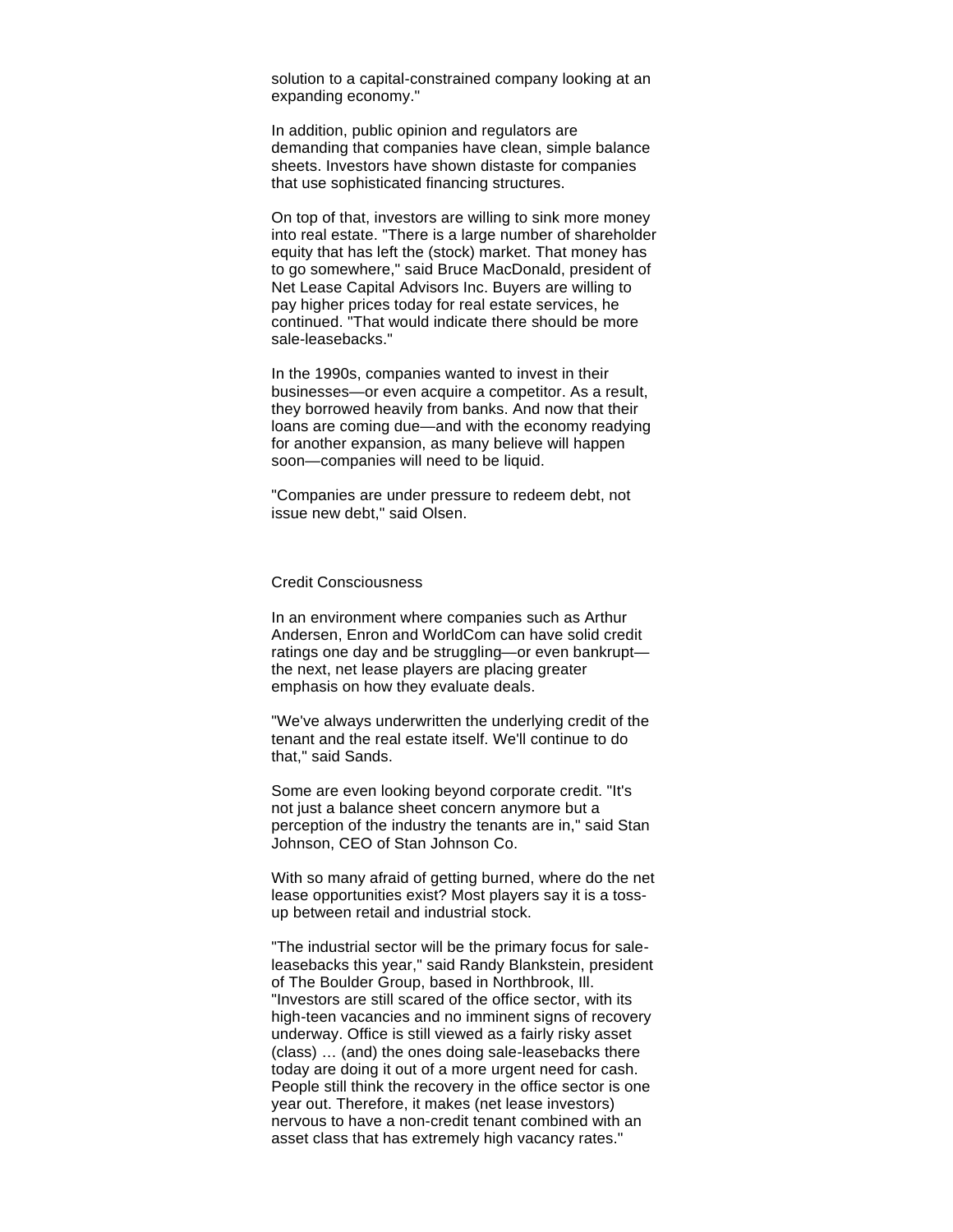On the retail front, which typically comprises 60 percent of all net lease deals, some observers say drugstores are the property to chase. According to Paul McDowell, CEO of Capital Lease Funding L.L.C., current demographics favor the long-term outlook for the property type, even though companies such as the giant Rite Aid chain are carrying wads of debt.

"The drug retailers in general, and Rite Aid in particular, are going to prosper because people are getting older and buying more medications," predicted McDowell. And while those customers wait for their prescriptions, he said, they are going to buy other personal care products, helping drive up sales.

Not everyone is convinced about the viability of drugstores. Even though such chains are for the most part maintaining their credit, buyer appetite may have waned, noted Blankstein. "The people who (normally) want to buy them already have them and are trying to diversify away," he said. "The people who buy retail are full of retail, especially drugstores."

So what about grocery-anchored centers? Despite generally good credit ratings, they will come under pressure from larger shopping trends, said McDowell. "If you're a grocery retailer and Wal-Mart plunks down a supercenter, you're dead. … Retailing outlets are changing because of where people are buying their food."

Nevertheless, nearly all observers point out that retail as a whole will have a healthy deal flow. "Retailers grow by expanding their bricks and mortar," said MacDonald. "They don't want to own it all. So it makes more sense for them to do sale-leasebacks because they can get a better return using that money for operating their business."

SIDE BAR

FASB Rules

Net Lease Experts Explain Guidelines, Discuss Their Effects on Industry

In a Jan. 17 ruling with tremendous significance for the real estate industry as a whole, and providers of synthetic lease financing in particular, the Financial Accounting Standards Board finally issued its new guidelines for dealing with special purpose entities. FASB's Interpretation No. 46, Consolidation of Variable Interest Entities, spells out when a company should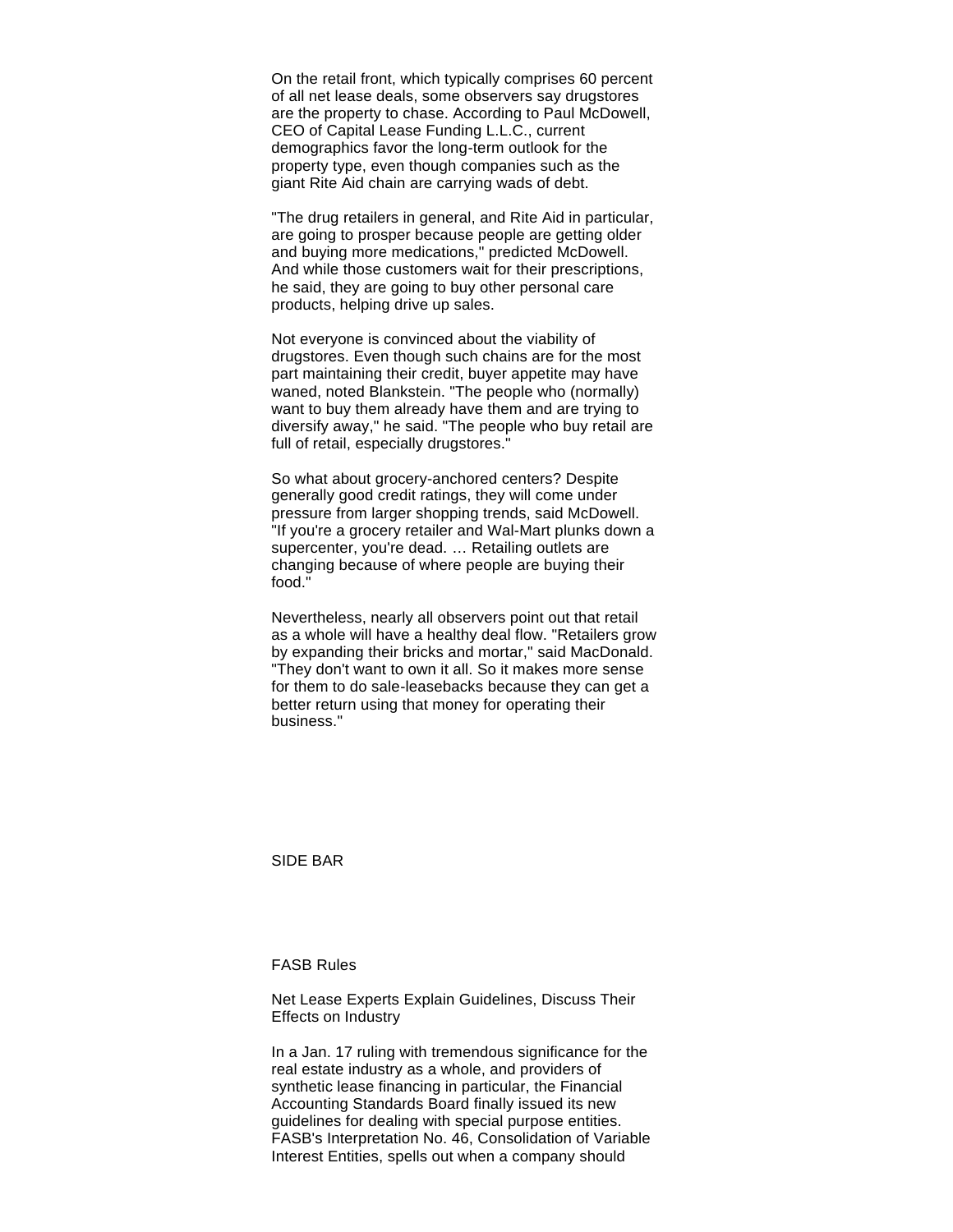include in its financial statements the assets, liabilities and activities of another entity.

Immediately after the ruling, CPN's Neil Weilheimer spoke with three net lease experts: Sam Mundel, vice president of 42 North Structured Finance Inc., which focuses on synthetic leases; W. Kyle Gore, a managing director at Legg Mason Wood Walker Inc.; and Ethan Nessen, a principal at CRIC Capital L.L.C., to get their take on how the ruling will impact the industry.

CPN: FASB's ruling is more than 40 pages long. What does it all mean?

EN: Let me start with a 50,000-foot view. The net impact of this is that synthetic leases, as a vehicle to provide off-balance-sheet financing, are no longer viable. ... It almost seems to me that some of the language was put in specifically to address a synthetic lease structure. When they talk about the definition of a variable interest entity … they are saying that if you're not as an entity receiving the value of the profits of the residuals, then in fact you violate the guidelines and therefore it's (got) to be thrown on the books.

KG: Start with page 8, paragraph 14 in the ruling, which talks about consolidation based on variable interests. The concept behind the interpretation is that an entity must consolidate on its own balance sheet the assets and liabilities of a VIE, with which Entity A has entered a transaction to the extent Entity A is deemed "the primary beneficiary of the variable interest Entity." That sentence is the entire ballgame. In a nutshell, the interpretation is about determining: Are you a variable interest entity? And if you are a variable interest entity, how does Entity A become a primary beneficiary? This final interpretation is significantly different from the July exposure draft right down to the definition of the entities that it seeks to consider. They have created a new definition for entities called VIEs, rather than SPEs.

Paragraph 14 also says that an entity shall consolidate a VIE if Entity A has a variable interest that will absorb a majority of the VIE's expected losses if they occur or receive a majority of the VIE's expected residual returns if they occur or both. For lack of a better term, the interpretation (also) has a tiebreaker concept. It says that if one entity is going to have a majority of the losses and a second guy has a majority of the gains, the guy who had the majority of the losses is the guy who has the problem. He will be deemed the primary beneficiary.

SM: What will be required will be that the entities that can remain active in the business and complete the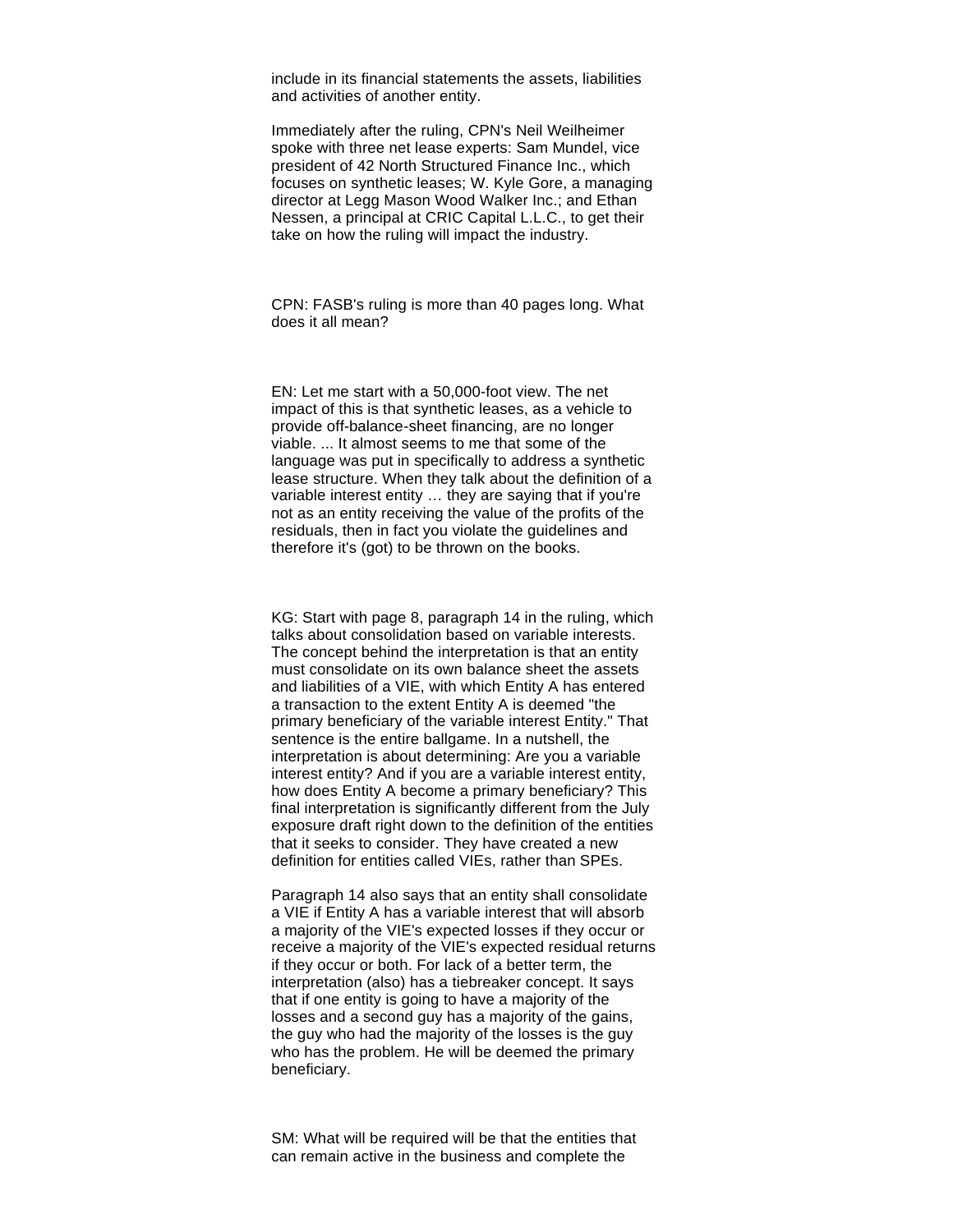transactions will need to be considered voting interest entities, and as far as we can tell, the clearest way to pass that test is to be an entity of size and scope and scale. Under those scenarios we think synthetic leases will continue and remain robust.

CPN: Will outside investors now have to put at least 10 percent equity into the deals, as many people anticipated FASB would require?

KG: As far as the 10 percent equity requirement goes, that's not what (the ruling) says. On page 6, paragraph 9 is one of the keys to life (regarding the equity requirement). FASB has said we want the world to get practical. FASB is trying to head toward principalsbased accounting, and what they're saying is, "Tell me why did the transaction exist? And more importantly, tell me whether or not the equity that the VIE has, tell me whether the owners of that VIE have enough skin in the game."

The so-called 10 percent test is in here. It says, "That an equity investment of less than 10 percent of the entity's total assets shall not be considered sufficient to permit the entity to finance its activities without subordinated financial support in addition to the equity investment unless the equity investment can be demonstrated to be sufficient in at least one of the following three ways: The entity has demonstrated that it can finance its activities without additional subordinated financial support; the entity has at least as much equity invested as other entities that hold only similar assets of similar quality in similar amounts and operate with no additional subordinated financial support; the amount of equity invested in the entity exceeds the estimate of the entity's expected losses based on reasonable quantitative evidence." What FASB has said is that you've got to comply with one of the three tests, otherwise we're looking for 10 percent or more.

CPN: Are there any other important sections people should be aware of?

KG: Yes: page 23, paragraph B10. That is a section that was not in the exposure draft. It pertains to leases. It says the following, "Long-term leases with a variable interest entity are not considered in determining the primary beneficiary of that variable interest entity if the lease terms are consistent with market terms at the inception of the lease and the lease does not include a residual value guarantee or similar feature. In that situation, the expected losses and expected residual returns of the lessee are equal to each other and are no greater than the aggregate expected losses and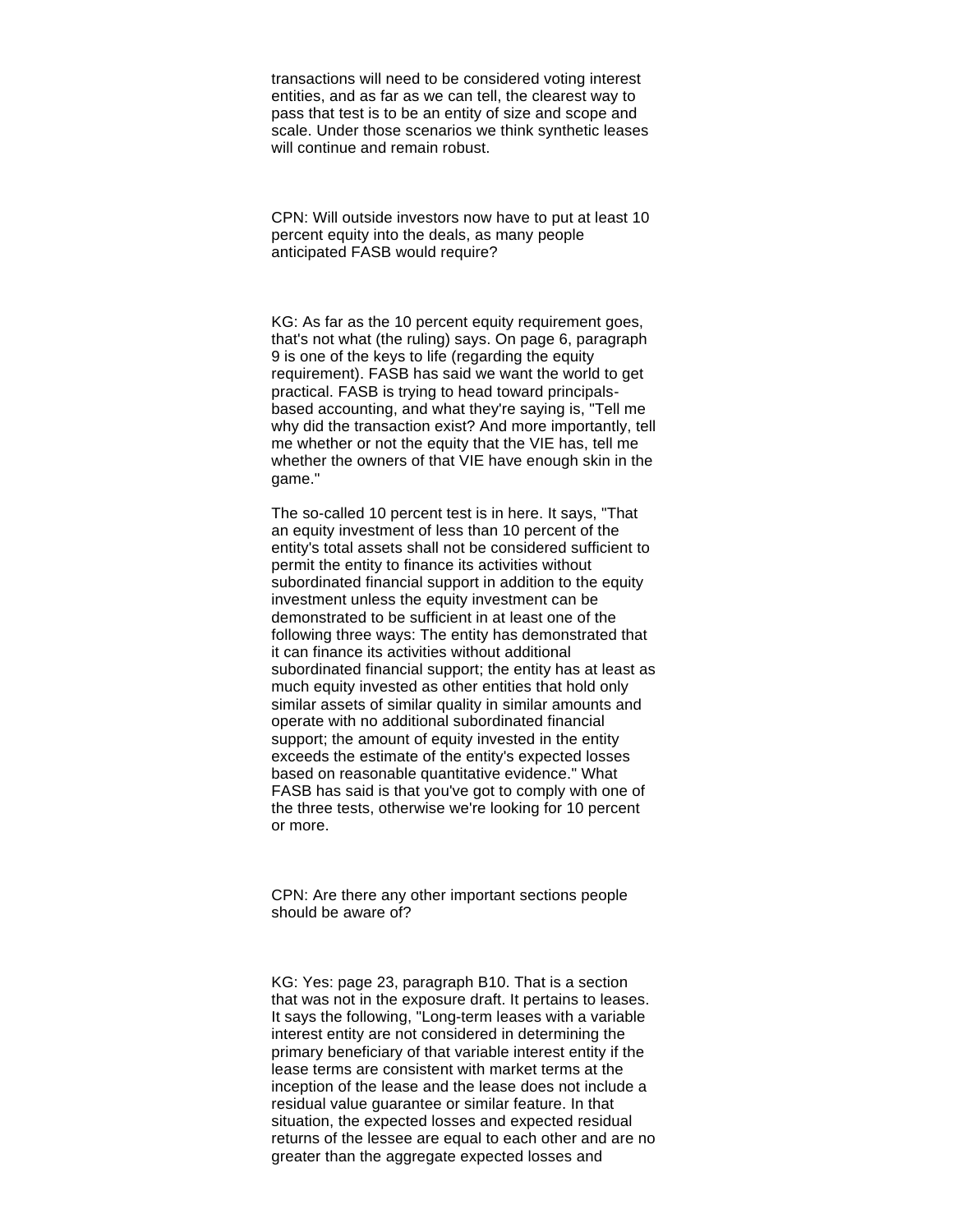expected residual returns of the investors, lenders and other parties with interests in the lease." My read is that FASB has said that the tenant, if it has done a deal where it is not providing a residual guarantee, even if the lease is a long-term lease, need not worry about expected losses or expected gains. FASB has said that they cancel each other out.

CPN: For the most part, will people in your industry be pleased with the ruling?

EN: I think that once they understand it they are going to be very pleased.

KG: They are going to say it's fair. One thing that has gotten lost in all of this debate is that most participants in credit-tenant loan transactions are users of financial statements. … And anything that promotes greater disclosure and clarity is applauded.

EN: It's pretty clear that everyone is going to be pleased. The tougher thing to answer, and perhaps the more vital factor, is going to be how quickly does the market absorb, accept and react to this information. Is the market going to calm down as quickly as it got riled up when (FASB first announced that it was going to review accounting standards for SPEs)?

CPN: How do you respond to those that say synthetic leases are dead?

SM: It's likely that is an incorrect statement. The consolidation ruling ... is not drafted with the intent of eliminating synthetic leases. It's drafted to facilitate the consolidation of certain types of entities. Deals done using an SPE or entity an auditor feels that are not substantial in various forms of scope are not going to happen. If you use an entity that is substantive and can be viewed as a voting interest entity, per the interpretation, that transaction is fine.

CPN: So what do you think is going to happen to all the synthetic leases?

EN: A lot of people are trying to figure exactly that out. (The responses) fall into a couple of categories. The first is the corporations, banks and advisors waiting and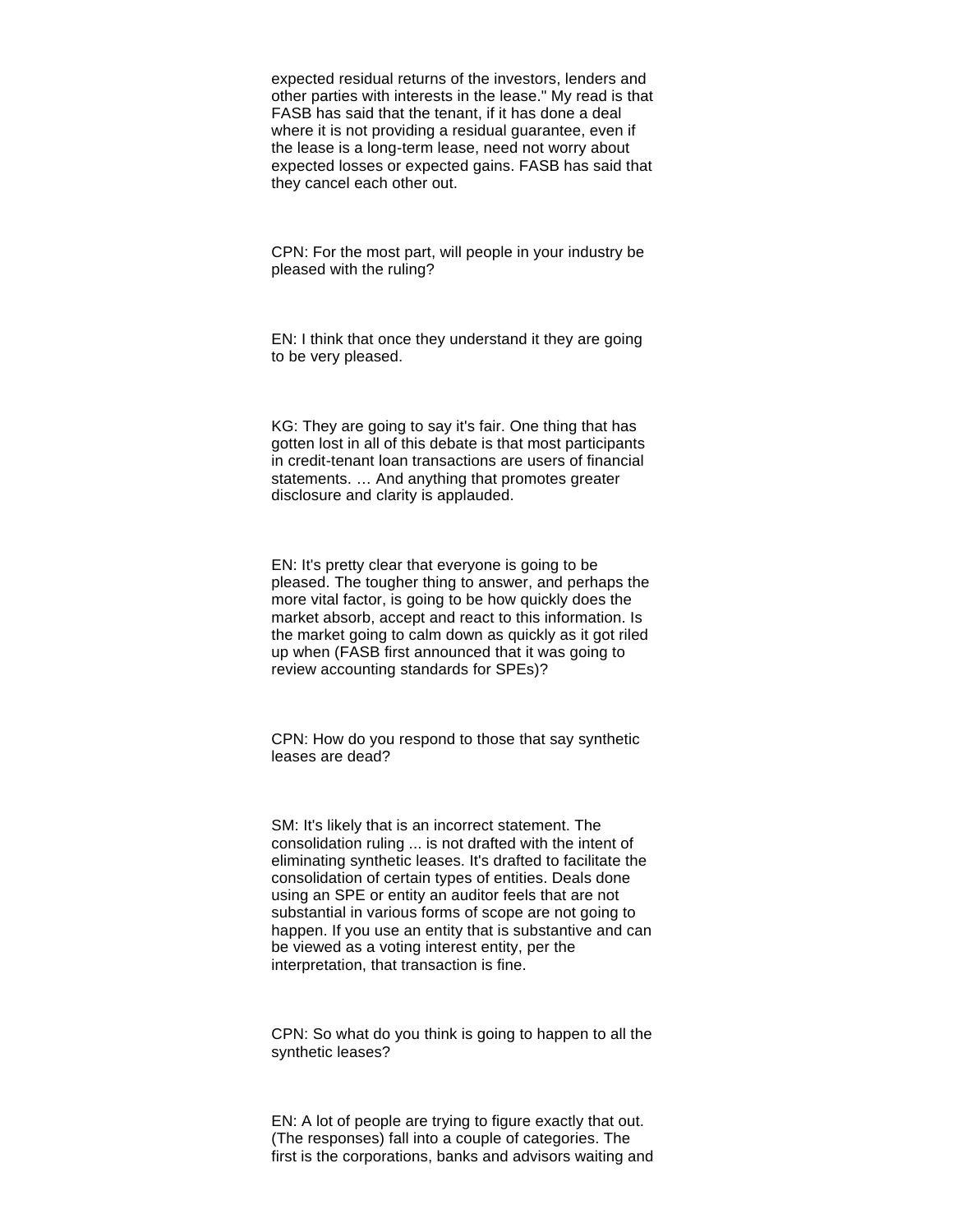hoping there was going to be a way out. A lot of them have probably started scrambling. I don't think they know what they're going to do yet. They were hoping for the best. I think there are some companies that started to react previous to this ruling. They just opted to put it on their books. The third group, and we don't know the percentage, may put some on their books and also try to keep some as an operating lease.

CPN: How much was the sale-leaseback business off last year as companies waited to see what FASB would rule?

KG: The bread-and-butter sale-leaseback business wasn't there. And we think that the FASB overhang effect was certainly prevalent in the second half of the year and most acutely in the fourth quarter. If you go back to when FASB started making noises in late spring and early summer, that wiped out the balance of deals in 2002. And at the same time, we had corporate earnings woes, more rating downgrades than upgrades.

If someone had told me in the fall of 2001, that one year from now, even after Sept. 11 but before Enron became apparent, that one year from now interest rates are going to be at 40-year lows and companies are going to be starving for capital, and that the sale-leaseback business will be down 50 percent or more, I would have said that that's not possible. That's how (much) the FASB stuff weighed in.

EN: It was off by more than that. I'd say it was off by 80 percent (from a deal volume in 2001 that totaled between \$5 to \$6 billion to a total in 2002 of about \$1.5 to \$2.5 billion). … After speaking directly to corporate CEOs and CFOs, the consistent comment has been that they were really not going to look at any of this stuff until FASB gave some guidance. This falls into whether they were going to look at simple sale-leasebacks, whether they were looking at how to handle their synthetic leases or even how they were going to handle financing in general.

CPN: How receptive will CFOs and CEOs be to your pitch?

SM: It's going to take a number of months for the dust to settle on the interpretation and for opinions to be reconciled. During that period, the confusion is going to intimidate various people in the trade. We plan on restructuring synthetics to comply with the new ruling.

 $\mathbf{r}$